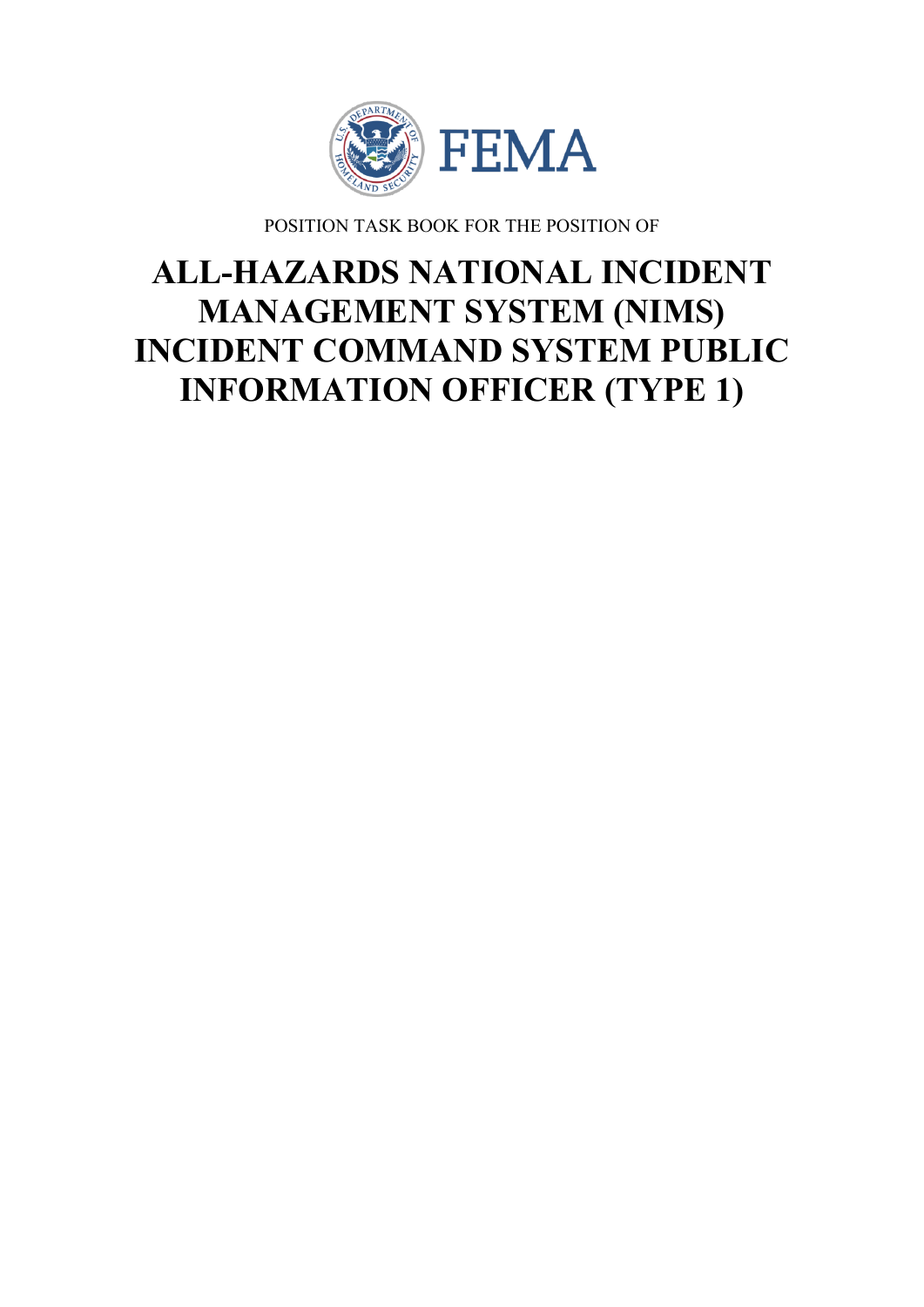# **INCIDENT COMMAND SYSTEM PUBLIC INFORMATION OFFICER (TYPE 1)**

# *1. Competency:* **Assume position responsibilities**

*Description:* Successfully assume the role of ICS PIO and initiate position activities at the appropriate time according to the following behaviors.

#### *1a. Behavior:* **Ensure readiness for assignment**

| <b>TASK</b>                                                                                                                                                                                                                                                                                                                                                                                                                                                                                                                                                                                                                | <b>CODE</b> | <b>EVALUATION</b><br><b>RECORD#</b> | <b>EVALUATOR</b><br><b>INITIALS AND</b><br><b>DATE</b> |
|----------------------------------------------------------------------------------------------------------------------------------------------------------------------------------------------------------------------------------------------------------------------------------------------------------------------------------------------------------------------------------------------------------------------------------------------------------------------------------------------------------------------------------------------------------------------------------------------------------------------------|-------------|-------------------------------------|--------------------------------------------------------|
| 1. Arrive properly equipped at designated time and location and<br>check in according to agency/organization guidelines:<br>• Arrive with go-kit and any additional equipment<br>• Carry out check-in procedures and ensure assigned<br>personnel do the same                                                                                                                                                                                                                                                                                                                                                              | E, F, I     |                                     |                                                        |
| 2. Obtain complete incident and logistical information:<br>• Incident name, number, anticipated duration, size, type,<br>responsibilities and expectations<br>• Reporting time and location<br>• Transportation arrangements and travel routes<br>• Contact procedures during travel (telephone/radio)<br>• Expected working conditions<br>• Personal Protective Equipment (PPE)<br>• Security measures<br>$\bullet$ Updated contact information and information links                                                                                                                                                     | E, F, I     |                                     |                                                        |
| 3. Obtain, assemble and prepare information and materials for<br>go-kit. The kit should contain critical items for the<br>assignment and be easily transportable:<br>• Supplies:<br>$\circ$ Office supplies appropriate to the function<br>○ Authority Having Jurisdiction (AHJ) identification<br>badge and qualification card<br>• Reference materials:<br>○ Functional guidelines relative to incident type (agency<br>guidance or other functional guidelines)<br>o AHJ operations guides or other operational guides<br>o Position manuals<br>$\bullet$ Forms:<br>○ Agency-specific forms appropriate to the function | E, F, I     |                                     |                                                        |

#### *1b. Behavior:* **Obtain information relevant to position assignment**

| <b>TASK</b>                                                                                                                                                                                                                                                                                                                                                                                                                                                                 | <b>CODE</b> | <b>EVALUATION</b><br><b>RECORD#</b> | <b>EVALUATOR</b><br><b>INITIALS AND</b><br><b>DATE</b> |
|-----------------------------------------------------------------------------------------------------------------------------------------------------------------------------------------------------------------------------------------------------------------------------------------------------------------------------------------------------------------------------------------------------------------------------------------------------------------------------|-------------|-------------------------------------|--------------------------------------------------------|
|                                                                                                                                                                                                                                                                                                                                                                                                                                                                             |             |                                     |                                                        |
| 4. Contact public information staff and established information<br>center(s) to determine:<br>• Level of public and media interest in incident<br>• Numbers of media representatives on the scene or<br>intending to travel to the scene<br>• Incident information activities already underway<br>• Primary point of contact (POC) for media and public<br>• Community issues and concerns<br>• Number of PIOs currently assigned<br>• Social media activity and complexity | E, F, I     |                                     |                                                        |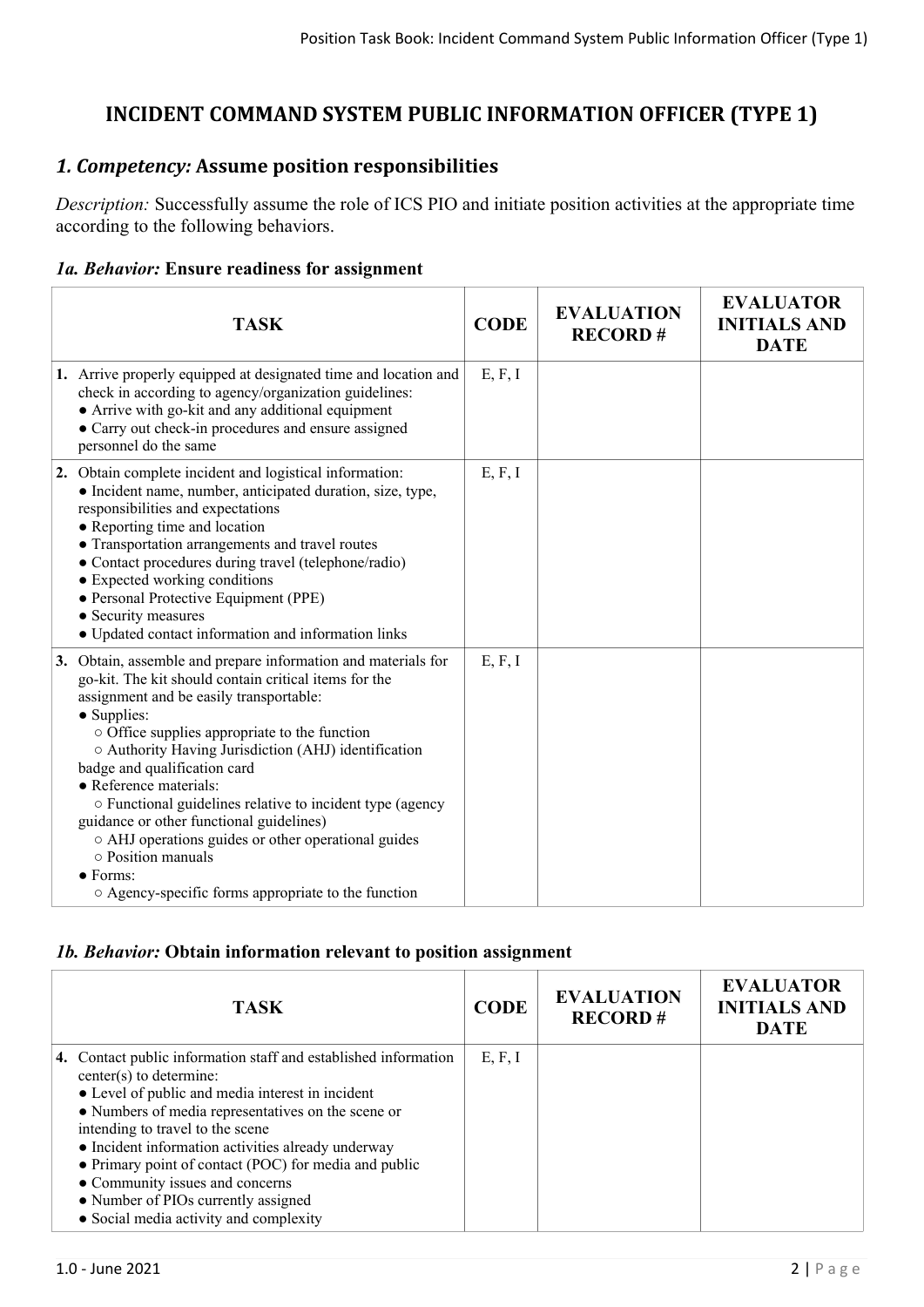| 5. Determine expectations regarding gathering and<br>disseminating information; review guidelines related to:<br>• Participation in interviews<br>• Media access, including ground and air travel<br>• Release of sensitive information<br>• Incident investigation and cause<br>• Location of information center<br>• Controlled access of media<br>• Employment of press groups in operational areas or in/near<br>incident facilities                                                                                                                                                                                                                                                                                                                                                                                         | E, F, I |  |
|----------------------------------------------------------------------------------------------------------------------------------------------------------------------------------------------------------------------------------------------------------------------------------------------------------------------------------------------------------------------------------------------------------------------------------------------------------------------------------------------------------------------------------------------------------------------------------------------------------------------------------------------------------------------------------------------------------------------------------------------------------------------------------------------------------------------------------|---------|--|
| 6. Obtain and review necessary documentation:<br>• Copy of Delegation of Authority, Letter of Expectation,<br>Letter of Agreement or Memorandum of Understanding<br>(MOU)<br>• Applicable plans and reports<br>· Directories: phone, notification<br>• Written incident status summary<br>• Authorizations: cell phones, rental vehicles, computers                                                                                                                                                                                                                                                                                                                                                                                                                                                                              | E, F, I |  |
| 7. Obtain community street maps and emergency numbers for<br>local contacts.                                                                                                                                                                                                                                                                                                                                                                                                                                                                                                                                                                                                                                                                                                                                                     | E, F, I |  |
| 8. Receive briefing from the Incident Commander (IC) or<br>outgoing ICS PIO:<br>· Meetings and briefings schedule<br>• Situational assessment<br>• Incident objectives<br>• Strategy<br>• Hazards to incident personnel and public<br>• Agencies/jurisdictions involved<br>• Organizational structure<br>• Resources summary<br>• Logistical needs<br>• Ordering procedures<br>• Incident priorities and status: life safety, incident<br>stabilization, property and environment<br>• Timing and scheduling<br>• Expected products<br>• Media contact list<br>• Press conference or pool areas<br>• Agency representative list (from Liaison Officer)<br>• Social media contacts and activity levels<br>• List of external stakeholders and potential issues, such as<br>political, social, environmental and volunteer related | E, F, I |  |

# *1c. Behavior:* **Establish or determine organizational structure, resource and staffing needs**

| <b>TASK</b>                                                                                                                                                                                                                                                                                                                                                           | <b>CODE</b> | <b>EVALUATION</b><br><b>RECORD#</b> | <b>EVALUATOR</b><br><b>INITIALS AND</b><br><b>DATE</b> |
|-----------------------------------------------------------------------------------------------------------------------------------------------------------------------------------------------------------------------------------------------------------------------------------------------------------------------------------------------------------------------|-------------|-------------------------------------|--------------------------------------------------------|
| 9. Evaluate staffing needs required to manage the incident:<br>• Ensure consistency with National Incident Management<br>System (NIMS) organizational structure<br>• Identify training opportunities<br>• Ensure use of established procedures for ordering<br>resources<br>• Request appropriate technical specialists to assist with<br>special incident conditions | E, F, I     |                                     |                                                        |
| 10. Utilize assistant ICS PIOs, as necessary:<br>• Establish appropriate organization and assign roles and<br>responsibilities, while maintaining span of control                                                                                                                                                                                                     | E, F, I     |                                     |                                                        |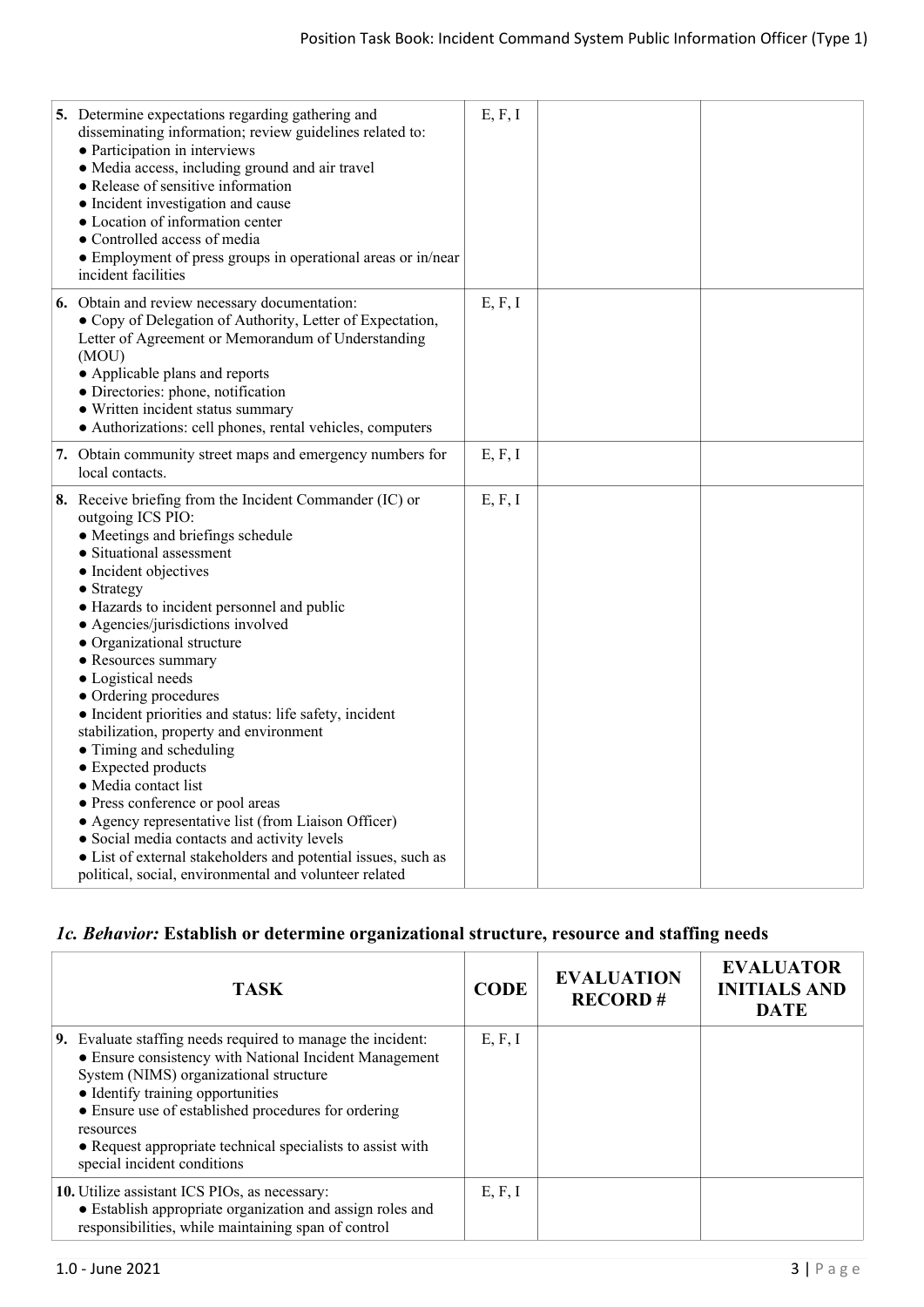# *2. Competency:* **Communicate effectively**

*Description:* Use suitable communication techniques to share relevant information with appropriate personnel on a timely basis to accomplish objectives in a potentially rapidly changing environment.

|  |  |  | 2a. Behavior: Ensure the exchange of relevant information during briefings |  |  |  |  |
|--|--|--|----------------------------------------------------------------------------|--|--|--|--|
|--|--|--|----------------------------------------------------------------------------|--|--|--|--|

| <b>TASK</b>                                                                                                                                                                                                                                                                                                                                                                                                                                                                                                                                          | <b>CODE</b> | <b>EVALUATION</b><br><b>RECORD#</b> | <b>EVALUATOR</b><br><b>INITIALS AND</b><br><b>DATE</b> |
|------------------------------------------------------------------------------------------------------------------------------------------------------------------------------------------------------------------------------------------------------------------------------------------------------------------------------------------------------------------------------------------------------------------------------------------------------------------------------------------------------------------------------------------------------|-------------|-------------------------------------|--------------------------------------------------------|
| 11. Attend leading agency official meetings, Command and<br>General Staff meetings and other staff meetings and<br>briefings as the supervisor outlines and share pertinent<br>information that may affect the team's management of the<br>incident:<br>$\bullet$ Present:<br>○ Changes to the IAP or relevant plans<br>○ Current conditions, priorities and special considerations<br>o Staff-specific information and instructions<br>o Special health and safety issues<br>○ Situational assessment<br>• Receive priorities, goals and objectives | E, F, I     |                                     |                                                        |
| 12. Lead staff briefings and debriefings.                                                                                                                                                                                                                                                                                                                                                                                                                                                                                                            | E, F, I     |                                     |                                                        |
| 13. Prepare briefing materials for officials' visits and assist with<br>planning, coordination and logistics.                                                                                                                                                                                                                                                                                                                                                                                                                                        | E, F, I     |                                     |                                                        |
| 14. Prepare for and participate in briefings:<br>• Ensure briefings are accurate, timely and include<br>appropriate personnel<br>• Brief external support organizations<br>• Share and evaluate information                                                                                                                                                                                                                                                                                                                                          | E, F, I     |                                     |                                                        |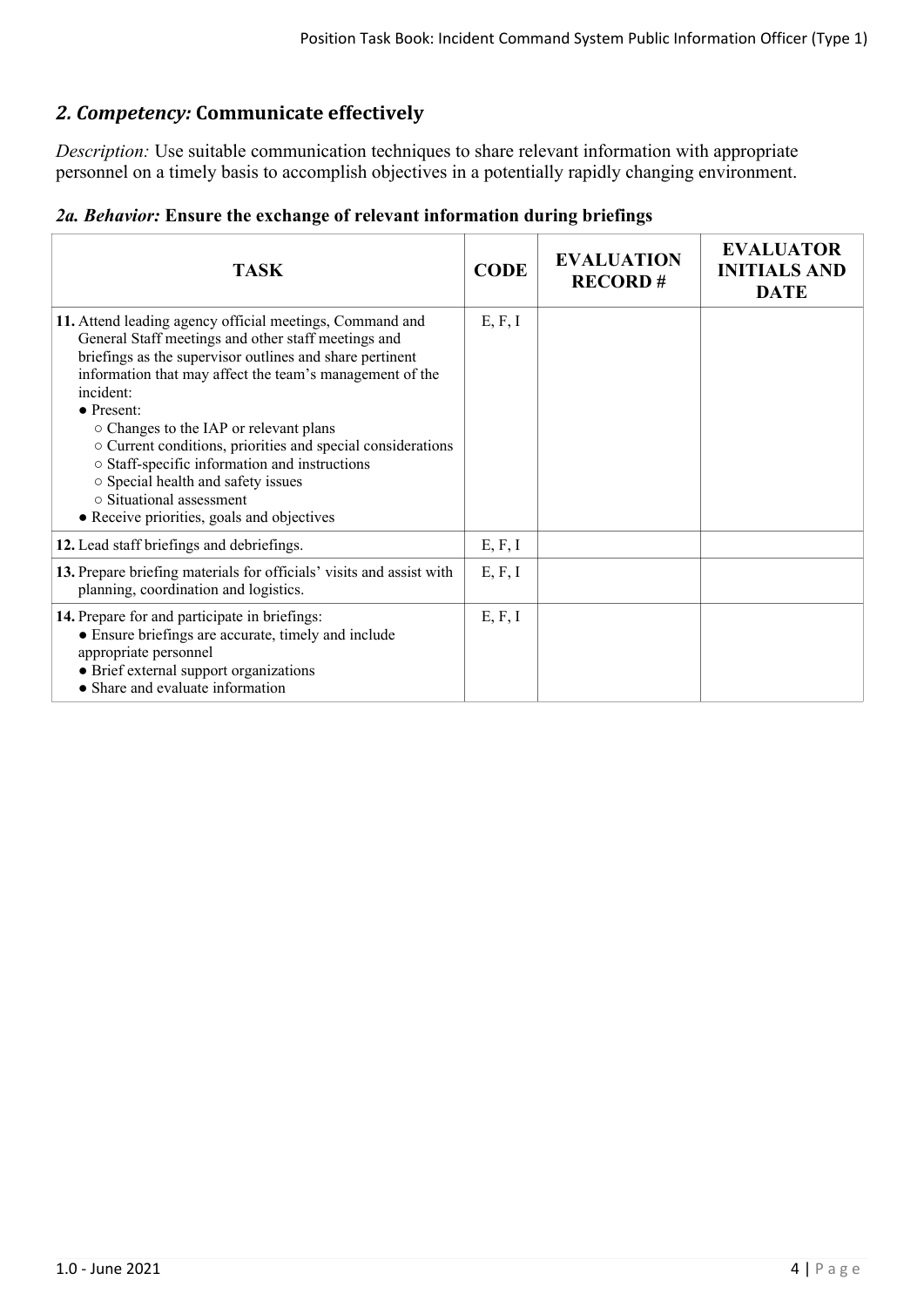# *3. Competency:* **Lead assigned personnel**

*Description:* Influence, lead and direct assigned personnel to accomplish objectives and desired outcomes in a potentially rapidly changing environment.

#### *3a. Behavior:* **Model leadership values and principles**

| <b>TASK</b>                                                                                                                                                                                                                                                                                                                                | <b>CODE</b>         | <b>EVALUATION</b><br><b>RECORD#</b> | <b>EVALUATOR</b><br><b>INITIALS AND</b><br><b>DATE</b> |
|--------------------------------------------------------------------------------------------------------------------------------------------------------------------------------------------------------------------------------------------------------------------------------------------------------------------------------------------|---------------------|-------------------------------------|--------------------------------------------------------|
| 15. Create a positive work environment:<br>• Communicate leader's intent and guidance<br>• Manage function and its activities effectively<br>• Proactively assume responsibility for the function and<br>initiate action                                                                                                                   | E, F, I             |                                     |                                                        |
| 16. Establish and maintain positive interpersonal and<br>interagency working relationships:<br>· Understand scope, roles, responsibilities, jurisdiction and<br>authority of responding agencies<br>• Outgoing incident staff or teams<br>• Local agencies<br>$\bullet$ AHJ<br>• Policy Group<br>$\bullet$ Public<br>• Supporting agencies | E, F, I             |                                     |                                                        |
| 17. Exhibit principles of duty, respect and integrity as a leader.                                                                                                                                                                                                                                                                         | C, E, F, I,<br>J, T |                                     |                                                        |
| 18. Understand and comply with NIMS/ICS concepts and<br>principles:<br>• Establish and modify an effective organization based on<br>changing incident and resource conditions<br>• Maintain appropriate span of control<br>• Act as a representative of incident leadership                                                                | E, F, I             |                                     |                                                        |

## *3b. Behavior:* **Communicate incident priorities and supervise personnel**

| <b>TASK</b>                                                                                                                                                                                                                                                                                                                                                                                | <b>CODE</b> | <b>EVALUATION</b><br><b>RECORD#</b> | <b>EVALUATOR</b><br><b>INITIALS AND</b><br><b>DATE</b> |
|--------------------------------------------------------------------------------------------------------------------------------------------------------------------------------------------------------------------------------------------------------------------------------------------------------------------------------------------------------------------------------------------|-------------|-------------------------------------|--------------------------------------------------------|
| 19. Communicate with assigned personnel:<br>• Communicate priorities, objectives, strategies and any<br>changes<br>• Inform personnel of their assigned tasks and expectations<br>• Clearly explain conflict resolution procedures and ensure<br>that personnel understand<br>• Ensure that assigned objectives and expectations for the<br>operational period are reasonable and accurate | E, F, I     |                                     |                                                        |
| 20. Ensure debriefings occur and participate as necessary:<br>• Ensure incident situation status information is current and<br>complete                                                                                                                                                                                                                                                    | E, F, I     |                                     |                                                        |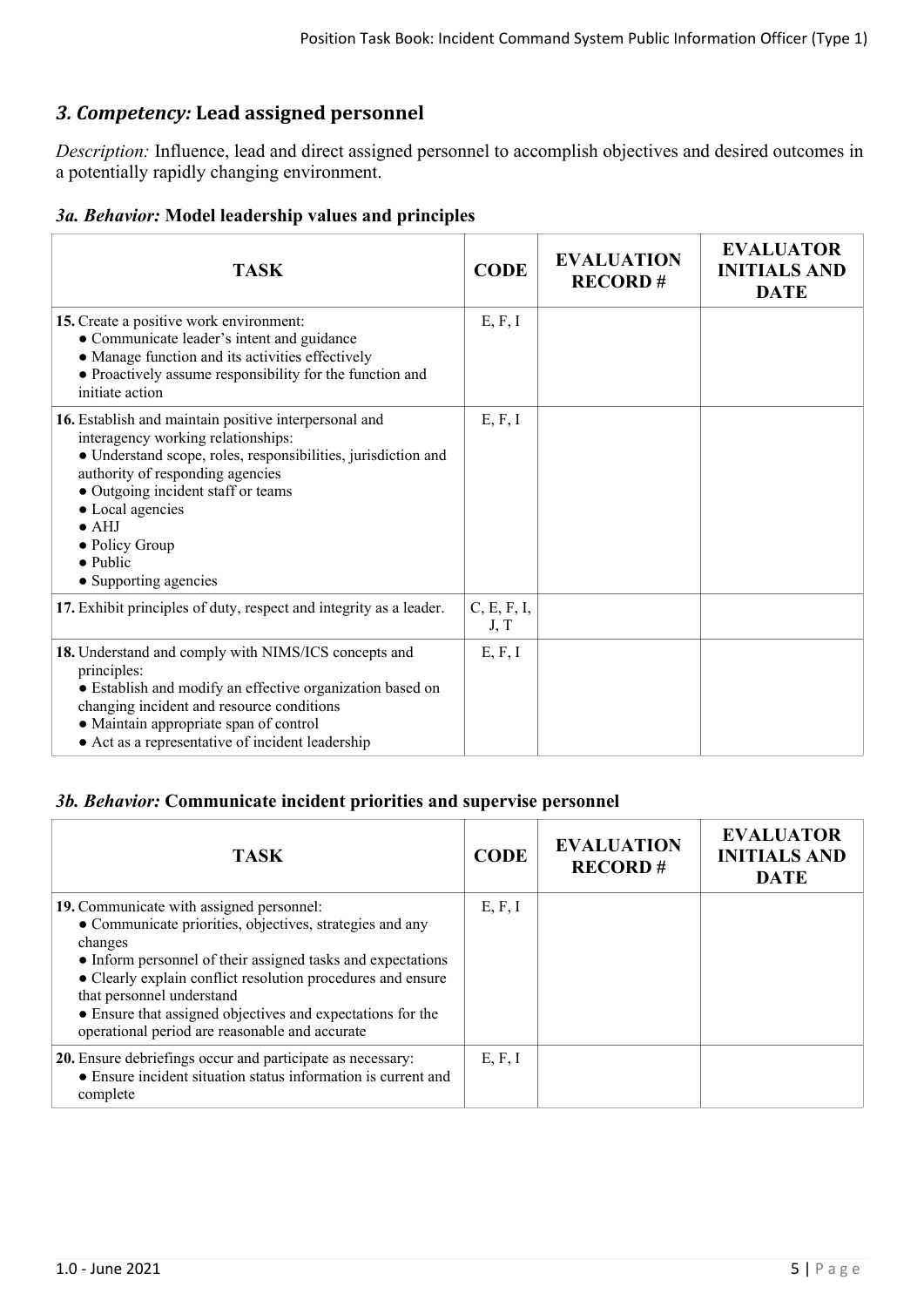| 21. Ensure that staff follows all applicable agency/jurisdiction<br>policies, contracts, standard operating procedures and<br>agreements:<br>• Federal, state, local, tribal, territorial and regional<br>relationships, as appropriate<br>• Roles and responsibilities of potential responder agencies<br>• Scope, jurisdiction and authority of potential responder<br>agencies' contingency plans | E, F, I |  |
|------------------------------------------------------------------------------------------------------------------------------------------------------------------------------------------------------------------------------------------------------------------------------------------------------------------------------------------------------------------------------------------------------|---------|--|
| 22. Supervise and hold personnel accountable for executing<br>assigned tasks:<br>• Identify and promptly resolve disagreements, issues and<br>misunderstandings<br>• Prioritize work while considering immediate support for<br>incident operations                                                                                                                                                  | E, F, I |  |

#### *3c. Behavior:* **Ensure the health, safety, welfare and accountability of assigned personnel**

| <b>TASK</b>                                                                                                                                                                                                                                                                                                                                                                                                                                                                                                                                                                                                                                                                                                                                              | <b>CODE</b> | <b>EVALUATION</b><br><b>RECORD#</b> | <b>EVALUATOR</b><br><b>INITIALS AND</b><br><b>DATE</b> |
|----------------------------------------------------------------------------------------------------------------------------------------------------------------------------------------------------------------------------------------------------------------------------------------------------------------------------------------------------------------------------------------------------------------------------------------------------------------------------------------------------------------------------------------------------------------------------------------------------------------------------------------------------------------------------------------------------------------------------------------------------------|-------------|-------------------------------------|--------------------------------------------------------|
| 23. Demonstrate knowledge of and comply with relevant health<br>and safety requirements:<br>• Direct and oversee operations to ensure compliance with<br>health and safety considerations and guidelines<br>• Coordinate with the Safety Officer to ensure that assigned<br>personnel follow safety guidelines                                                                                                                                                                                                                                                                                                                                                                                                                                           | E, F, I     |                                     |                                                        |
| 24. Ensure media and public are aware of incident-specific<br>hazards as well as health and safety procedures.                                                                                                                                                                                                                                                                                                                                                                                                                                                                                                                                                                                                                                           | E, F, I     |                                     |                                                        |
| 25. Evaluate mental and physical fatigue of assigned personnel:<br>• Ensure adequate rest is provided to section personnel                                                                                                                                                                                                                                                                                                                                                                                                                                                                                                                                                                                                                               | E, F, I     |                                     |                                                        |
| 26. Recognize potentially hazardous situations, inform assigned<br>personnel of hazards and take precautions to mitigate risk:<br>• Adjust operations in response to hazards, weather and<br>other relevant events                                                                                                                                                                                                                                                                                                                                                                                                                                                                                                                                       | E, F, I     |                                     |                                                        |
| 27. Report or explain the procedures for reporting unexpected<br>occurrences, such as fire, death, injury, illness, exposure to<br>pathogens or hazardous materials (HAZMAT), accident,<br>political contact or property loss or damage:<br>• Ensure report contains nature of event, location,<br>magnitude, personnel involved and initial action taken (such<br>as helicopter picking up injured or an appropriate subsequent<br>action)<br>• Ensure the protection of Personally Identifiable<br>Information (PII) while reporting<br>• Obtain information from the following sources regarding<br>special hazards, threats or unexpected occurrences:<br>subordinates, personal observation, other incident personnel<br>and off-incident personnel | E, F, I     |                                     |                                                        |

#### *3d. Behavior:* **Identify opportunities and meet requirements to provide equal access and reasonable accommodation in all activities**

| <b>DATE</b> |
|-------------|
|-------------|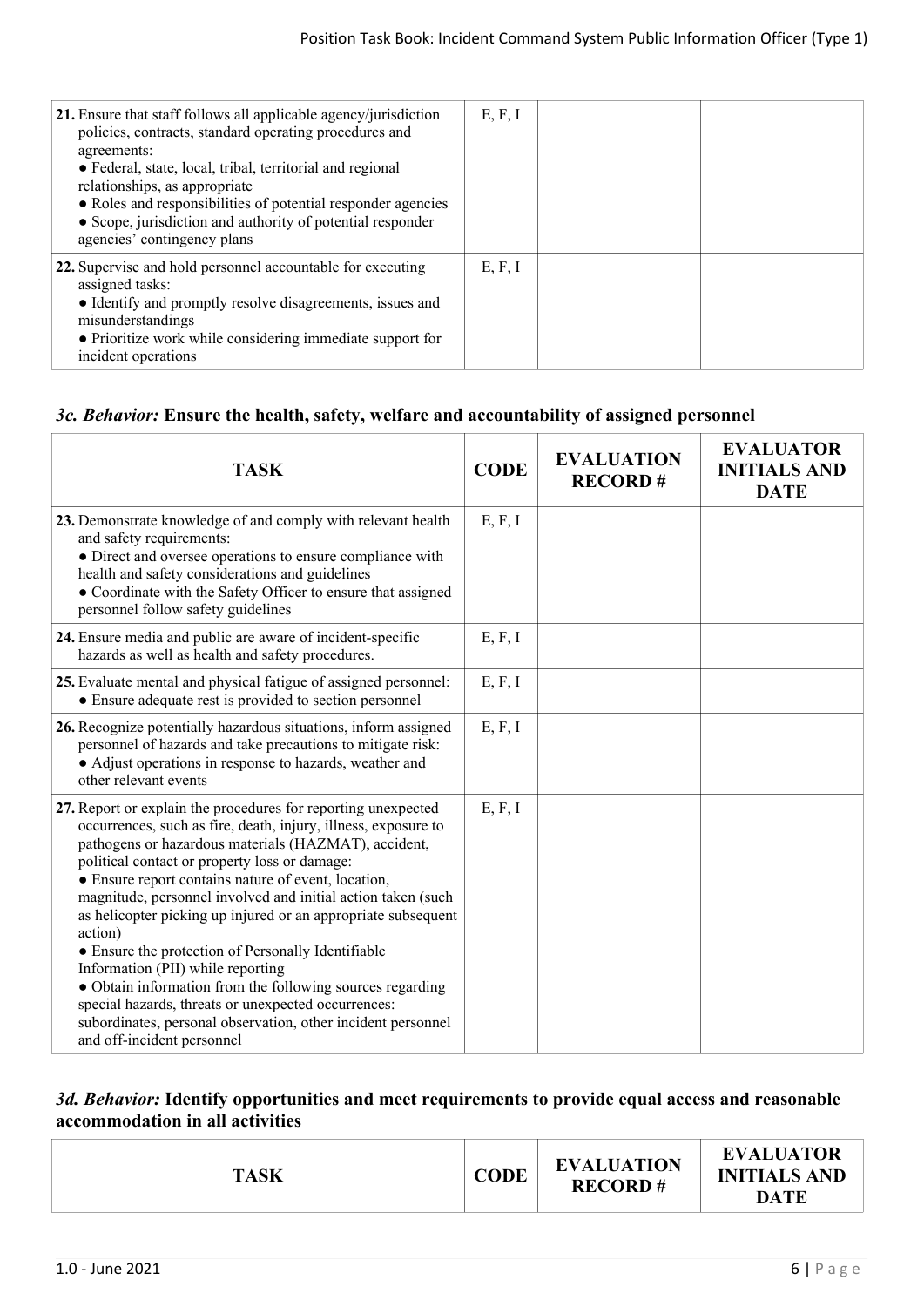| 28. Demonstrate knowledge and use of inclusive, person-first<br>language.                                                             | E, F, I, J |  |
|---------------------------------------------------------------------------------------------------------------------------------------|------------|--|
| 29. Demonstrate the ability to assess and monitor for physical<br>access, programmatic access and effective communications<br>access. | E, F, I, J |  |
| 30. Demonstrate the ability to identify opportunities for<br>universal accessibility.                                                 | E, F, I, J |  |
| 31. Provide equal access, disability accommodations and access<br>and functional needs (AFN) accommodations.                          | E, F, I, J |  |
|                                                                                                                                       |            |  |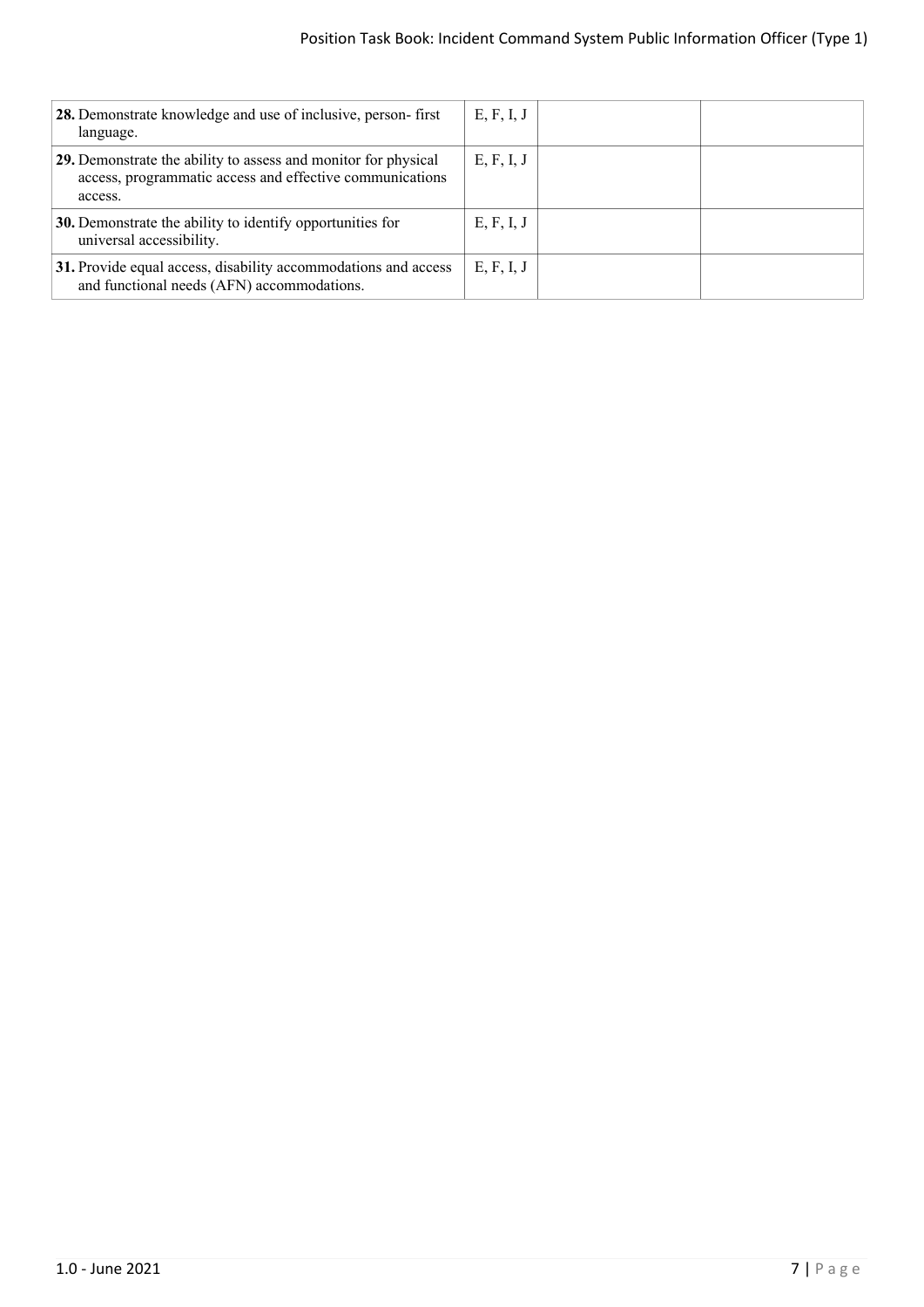# *4. Competency:* **Conduct operations and ensure completion of assigned tasks**

*Description:* Identify, analyze and apply relevant situational information and evaluate actions to complete assignments safely and meet identified objectives. Complete actions within established time frame.

#### *4a. Behavior:* **Set the incident priorities**

| <b>TASK</b>                                                                                                                                                                                                                          | <b>CODE</b> | <b>EVALUATION</b><br><b>RECORD#</b> | <b>EVALUATOR</b><br><b>INITIALS AND</b><br><b>DATE</b> |
|--------------------------------------------------------------------------------------------------------------------------------------------------------------------------------------------------------------------------------------|-------------|-------------------------------------|--------------------------------------------------------|
| 32. Analyze work assignments and staffing levels to ensure<br>achievement of incident objectives.                                                                                                                                    | E, F, I     |                                     |                                                        |
| 33. Attend and participate in strategy meetings as necessary:<br>• Assess organizational needs<br>• Identify additional resource needs<br>• Identify critical factors to ensure incident success<br>• Prioritize incident objectives | E, F, I     |                                     |                                                        |
| 34. Disseminate priorities and expected completion timelines to<br>staff.                                                                                                                                                            | E, F, I     |                                     |                                                        |
| 35. Establish and oversee execution of Joint Information System<br>(JIS) communication objectives.                                                                                                                                   | E, F, I     |                                     |                                                        |
| 36. Hold staff accountable for communicated priorities and<br>deadlines.                                                                                                                                                             | E, F, I     |                                     |                                                        |

#### *4b. Behavior:* **Develop and implement plans**

| <b>TASK</b>                                                                                                                                                                                                                                                                                                                                                                                                                 | <b>CODE</b> | <b>EVALUATION</b><br><b>RECORD#</b> | <b>EVALUATOR</b><br><b>INITIALS AND</b><br><b>DATE</b> |
|-----------------------------------------------------------------------------------------------------------------------------------------------------------------------------------------------------------------------------------------------------------------------------------------------------------------------------------------------------------------------------------------------------------------------------|-------------|-------------------------------------|--------------------------------------------------------|
| 37. Approve completed plans:<br>• Ensure plans are complete, accurate, realistically attainable<br>and relevant to the incident objectives                                                                                                                                                                                                                                                                                  | E, F, I     |                                     |                                                        |
| <b>38.</b> Participate in the planning process:<br>• Prepare for and participate in planning meetings<br>• Assist in the development of plans, as necessary:<br>○ Long-range<br>$\circ$ Strategic<br>$\circ$ Contingency<br>o Demobilization<br>$\circ$ Continuity of Operations Plan (COOP)                                                                                                                                | E, F, I     |                                     |                                                        |
| 39. Review, validate and modify plans:<br>• Emergency public information and warnings<br>• Analyze alternate strategies and explain decisions<br>• Review information covering health and safety principles,<br>known hazards and importance of all periods<br>• Validate function organizational structure<br>• Validate function resource assignments<br>• Review reserve resources<br>• Evaluate immediate support needs | E, F, I     |                                     |                                                        |

#### *4c. Behavior:* **Coordinate with all appropriate personnel and stakeholders**

| <b>TASK</b> | <b>CODE</b> | <b>EVALUATION</b><br><b>RECORD#</b> | <b>EVALUATOR</b><br><b>INITIALS AND</b><br><b>DATE</b> |
|-------------|-------------|-------------------------------------|--------------------------------------------------------|
|             |             |                                     |                                                        |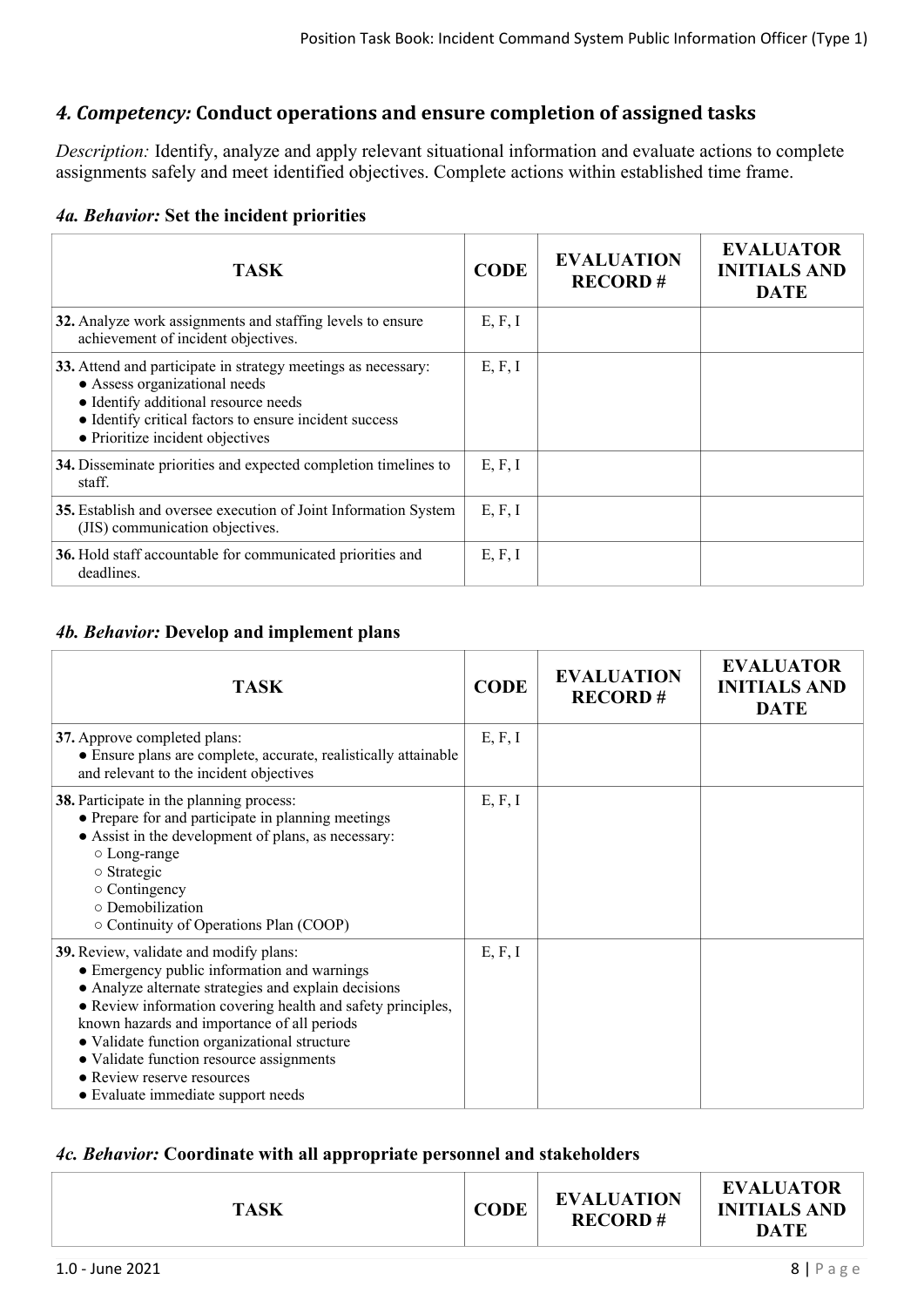| 40. Establish effective relationships and coordinate with incident<br>personnel:<br>• IMT personnel<br>• Other supporting personnel                                                                                                                                                                     | E, F, I |  |
|---------------------------------------------------------------------------------------------------------------------------------------------------------------------------------------------------------------------------------------------------------------------------------------------------------|---------|--|
| 41. Establish effective relationships with stakeholders and<br>partners in the impacted jurisdiction(s).                                                                                                                                                                                                | E, F, I |  |
| 42. Interact and coordinate with other information functions:<br>• Multiagency Coordination Group (MAC Group)<br>$\bullet$ Area command<br>$\bullet$ Incident command/Unified Command<br>$\bullet$ Policy Group<br>• Assisting and cooperating agencies<br>• Staff at other incidents or incident sites | E, F, I |  |

## *4d. Behavior:* **Apply agency policy, contracts and agreements**

| <b>TASK</b>                                                                                                                                                                                                                                              | <b>CODE</b> | <b>EVALUATION</b><br><b>RECORD#</b> | <b>EVALUATOR</b><br><b>INITIALS AND</b><br><b>DATE</b> |
|----------------------------------------------------------------------------------------------------------------------------------------------------------------------------------------------------------------------------------------------------------|-------------|-------------------------------------|--------------------------------------------------------|
| 43. Complete all work according to organization/agency<br>direction, policy and incident objectives:<br>• Ensure that personnel complete all documentation<br>requirements according to organization/agency direction,<br>policy and incident objectives | E, F, I     |                                     |                                                        |
| 44. Demonstrate knowledge of and apply relevant legal,<br>regulatory and fiscal constraints.                                                                                                                                                             | E, F, I     |                                     |                                                        |

#### *4e. Behavior:* **Account for incident costs**

| TASK.                                                                                                                                                                                                                                                                          | <b>CODE</b> | <b>EVALUATION</b><br><b>RECORD#</b> | <b>EVALUATOR</b><br><b>INITIALS AND</b><br><b>DATE</b> |
|--------------------------------------------------------------------------------------------------------------------------------------------------------------------------------------------------------------------------------------------------------------------------------|-------------|-------------------------------------|--------------------------------------------------------|
| 45. Maintain and collect personal records related to the incident:<br>$\bullet$ Time sheets<br>$\bullet$ Rental records<br>• Accident forms<br>• Property records<br>$\circ$ Equipment time records<br>$\bullet$ Receipts                                                      | E, F, I     |                                     |                                                        |
| 46. Maintain and submit incident records for events, personnel,<br>equipment, supplies and other data for incident management<br>needs:<br>• Property loss/damage reports<br>• Agency-required incident reports<br>$\bullet$ Activity log<br>• Changes in strategy and tactics | E, F, I     |                                     |                                                        |
| 47. Review documents for accuracy, timeliness and appropriate<br>distribution.                                                                                                                                                                                                 | E, F, I     |                                     |                                                        |

#### *4f. Behavior:* **Coordinate with state, local, tribal, territorial and other federal agency officials to ensure unity of effort**

| <b>TASK</b> | <b>CODE</b> | <b>EVALUATION</b><br><b>RECORD#</b> | <b>EVALUATOR</b><br><b>INITIALS AND</b><br><b>DATE</b> |
|-------------|-------------|-------------------------------------|--------------------------------------------------------|
|             |             |                                     |                                                        |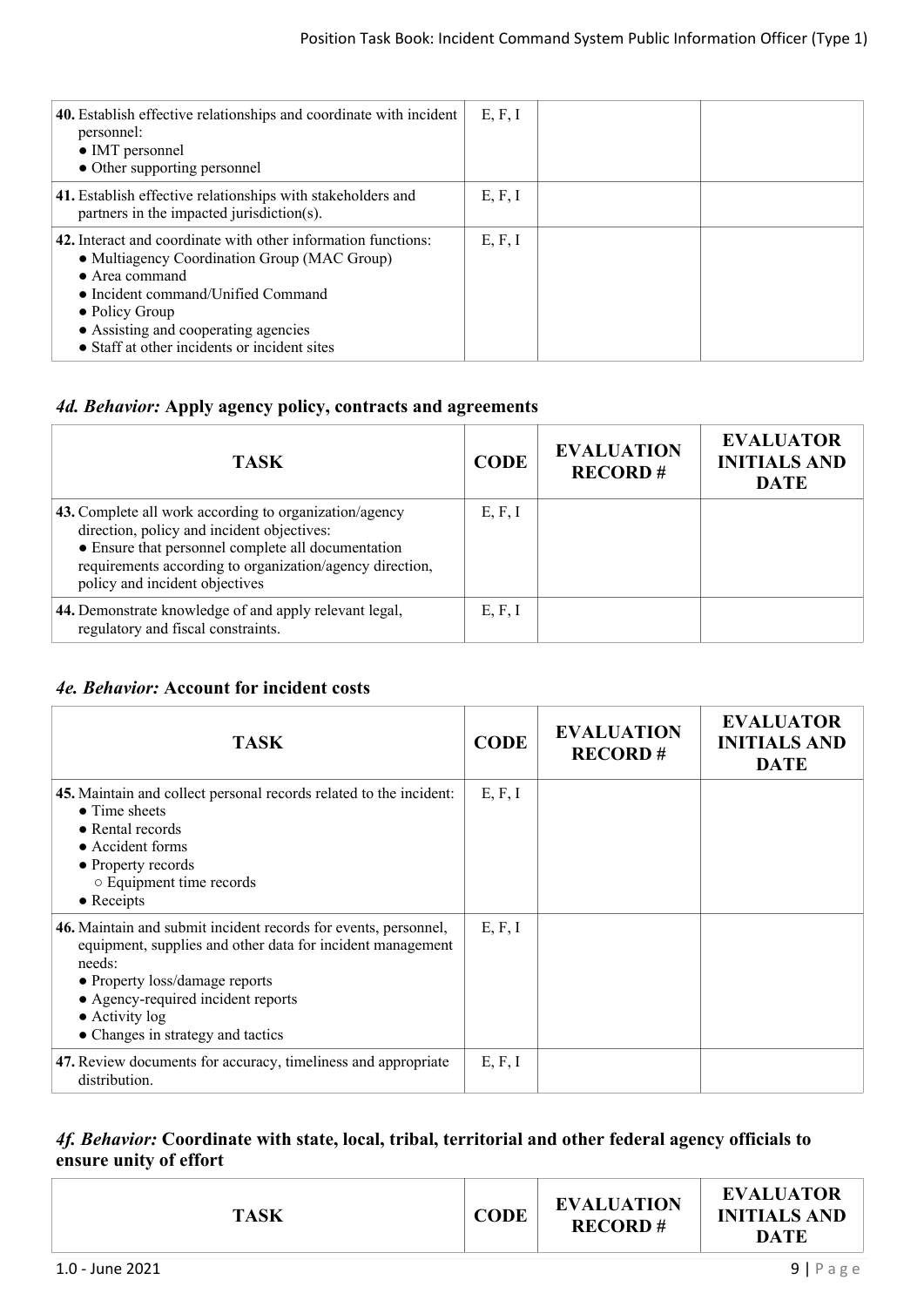| <b>48.</b> Ensure that appropriate sections are aware of local officials'<br>concerns.                                    | E, F, I |  |
|---------------------------------------------------------------------------------------------------------------------------|---------|--|
| 49. Ensure that local officials receive the necessary information<br>and support.                                         | E, F, I |  |
| <b>50.</b> Ensure that state and local officials provide the necessary<br>support and information to fulfill the mission. | E, F, I |  |
| 51. Identify and promptly resolve disagreements, issues and<br>misunderstandings.                                         | E, F, I |  |

# *4g. Behavior:* **Take actions and make decisions as the ICS PIO**

| <b>TASK</b>                                                                                                                                                                                                                                                                                                                                                                                                                                                                                                                                                                                                                                                                  | <b>CODE</b> | <b>EVALUATION</b><br><b>RECORD#</b> | <b>EVALUATOR</b><br><b>INITIALS AND</b><br><b>DATE</b> |
|------------------------------------------------------------------------------------------------------------------------------------------------------------------------------------------------------------------------------------------------------------------------------------------------------------------------------------------------------------------------------------------------------------------------------------------------------------------------------------------------------------------------------------------------------------------------------------------------------------------------------------------------------------------------------|-------------|-------------------------------------|--------------------------------------------------------|
| 52. Investigate rumors and take appropriate personal protective<br>action and or corrective action.                                                                                                                                                                                                                                                                                                                                                                                                                                                                                                                                                                          | E, F, I     |                                     |                                                        |
| 53. Issue appropriate communications based on emerging<br>situations:<br>• Evacuation or shelter-in-place orders<br>$\bullet$ Shelters<br>• Road closures<br>• School and government service closures<br>• Hazardous conditions                                                                                                                                                                                                                                                                                                                                                                                                                                              | E, F, I     |                                     |                                                        |
| 54. Respond to special situations concerning the incident:<br>• Consult with incident leaders to determine the ICS PIO's<br>role<br>• Determine agencies' policies or protocols regarding<br>special situations and release of information<br>• Supervise preparation of briefing materials<br>• Ensure incident leadership reviews and approves<br>information<br>• Coordinate with involved agencies<br>• Convey accurate and timely information to incident<br>personnel<br>• Develop strategy for informing and involving officials in<br>consultation with incident leaders<br>• Arrange for post-incident stress debriefing for information<br>personnel, if necessary | T           |                                     |                                                        |

# *4h. Behavior:* **Develop appropriate information releases and conduct media interviews according to protocol**

| <b>TASK</b>                                                                                                                                    | <b>CODE</b> | <b>EVALUATION</b><br><b>RECORD#</b> | <b>EVALUATOR</b><br><b>INITIALS AND</b><br><b>DATE</b> |
|------------------------------------------------------------------------------------------------------------------------------------------------|-------------|-------------------------------------|--------------------------------------------------------|
| 55. Anticipate interview questions and practice responses.                                                                                     | E, F, I     |                                     |                                                        |
| 56. Arrange and schedule phone or in-person interviews for the<br>media with incident personnel and provide<br>interviewees with key messages. | E, F, I     |                                     |                                                        |
| 57. Deliver interviews that are concise, accurate, up to date, well<br>planned and consistent with current information and<br>messages.        | E, F, I     |                                     |                                                        |
| <b>58.</b> Demonstrate writing skills appropriate to the audience in a<br>variety of formats.                                                  | E, F, I     |                                     |                                                        |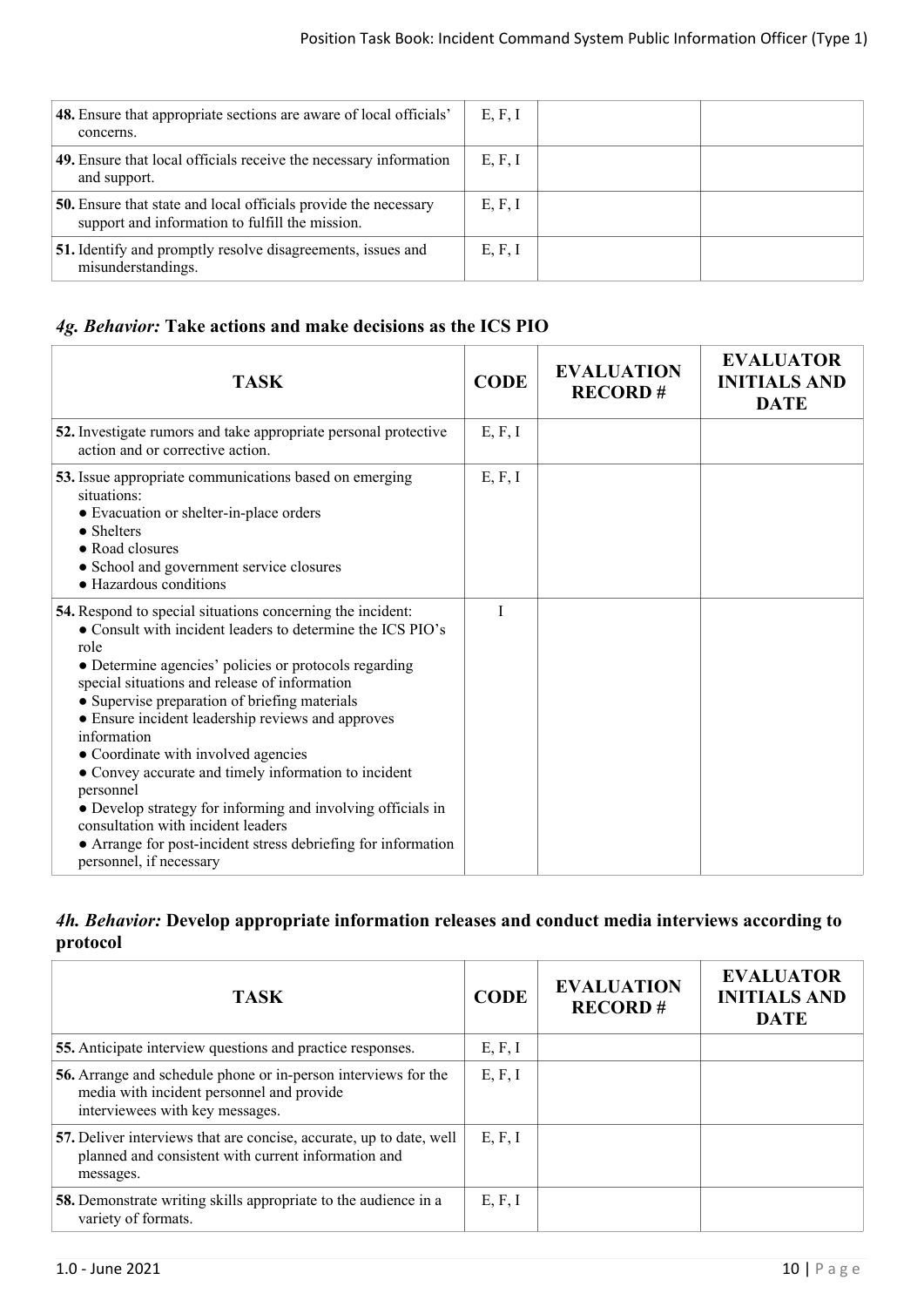| <b>59.</b> Handle community relations responsibilities:<br>• Make initial contacts with community leaders and local<br>cooperating public services and provide periodic updates<br>• Obtain community street maps and emergency numbers for<br>local contacts<br>• Update and post incident fact sheet or newsletter at various<br>locations in the community<br>• Moderate, host or prepare for information briefings<br>• Inform affected public about evacuation centers |         |  |
|-----------------------------------------------------------------------------------------------------------------------------------------------------------------------------------------------------------------------------------------------------------------------------------------------------------------------------------------------------------------------------------------------------------------------------------------------------------------------------|---------|--|
| 60. Schedule and facilitate press conferences:<br>• Ensure key staff members are in attendance and available<br>for questions                                                                                                                                                                                                                                                                                                                                               | E, F, I |  |

# *4i. Behavior:* **Provide logistical support as necessary**

| TASK                                                                                                                                                                                                                           | <b>CODE</b> | <b>EVALUATION</b><br><b>RECORD#</b> | <b>EVALUATOR</b><br><b>INITIALS AND</b><br><b>DATE</b> |
|--------------------------------------------------------------------------------------------------------------------------------------------------------------------------------------------------------------------------------|-------------|-------------------------------------|--------------------------------------------------------|
| 61. Arrange and schedule media access to the incident and<br>obtain information on media personnel and media aircraft.                                                                                                         | E, I        |                                     |                                                        |
| 62. Coordinate assignments for officials' visits or community<br>meetings:<br>• Planning and coordination<br>$\bullet$ Logistics<br>• Briefing materials                                                                       | E, I        |                                     |                                                        |
| 63. Coordinate with field personnel and the Incident Command<br>Post (ICP) to provide media escorts:<br>• Provide PPE as appropriate<br>• Ensure designated escorts are qualified and have adequate<br>communication equipment | E, F, I     |                                     |                                                        |
| 64. Provide adequate notice to all staff if press will visit<br>operational areas and provide guidance on<br>protecting work materials from press cameras.                                                                     | E, I        |                                     |                                                        |

# *4j. Behavior:* **Manage information systems and flow**

| <b>TASK</b>                                                                                                                                                                                                                                                                                                                                 | <b>CODE</b> | <b>EVALUATION</b><br><b>RECORD#</b> | <b>EVALUATOR</b><br><b>INITIALS AND</b><br><b>DATE</b> |
|---------------------------------------------------------------------------------------------------------------------------------------------------------------------------------------------------------------------------------------------------------------------------------------------------------------------------------------------|-------------|-------------------------------------|--------------------------------------------------------|
| 65. Adjust outreach tactics based on emerging issues.                                                                                                                                                                                                                                                                                       | E, I        |                                     |                                                        |
| 66. Assess priorities and strategies to meet the most critical<br>public information needs.                                                                                                                                                                                                                                                 | E, F, I     |                                     |                                                        |
| 67. Develop external information flow procedures to meet<br>leadership's expectations:<br>• Establish system for securing approvals, if required, for<br>press releases<br>• Demonstrate sensitivity to various organizational<br>requirements and the cultural and political climate of the<br>jurisdiction when disseminating information | E, F, I     |                                     |                                                        |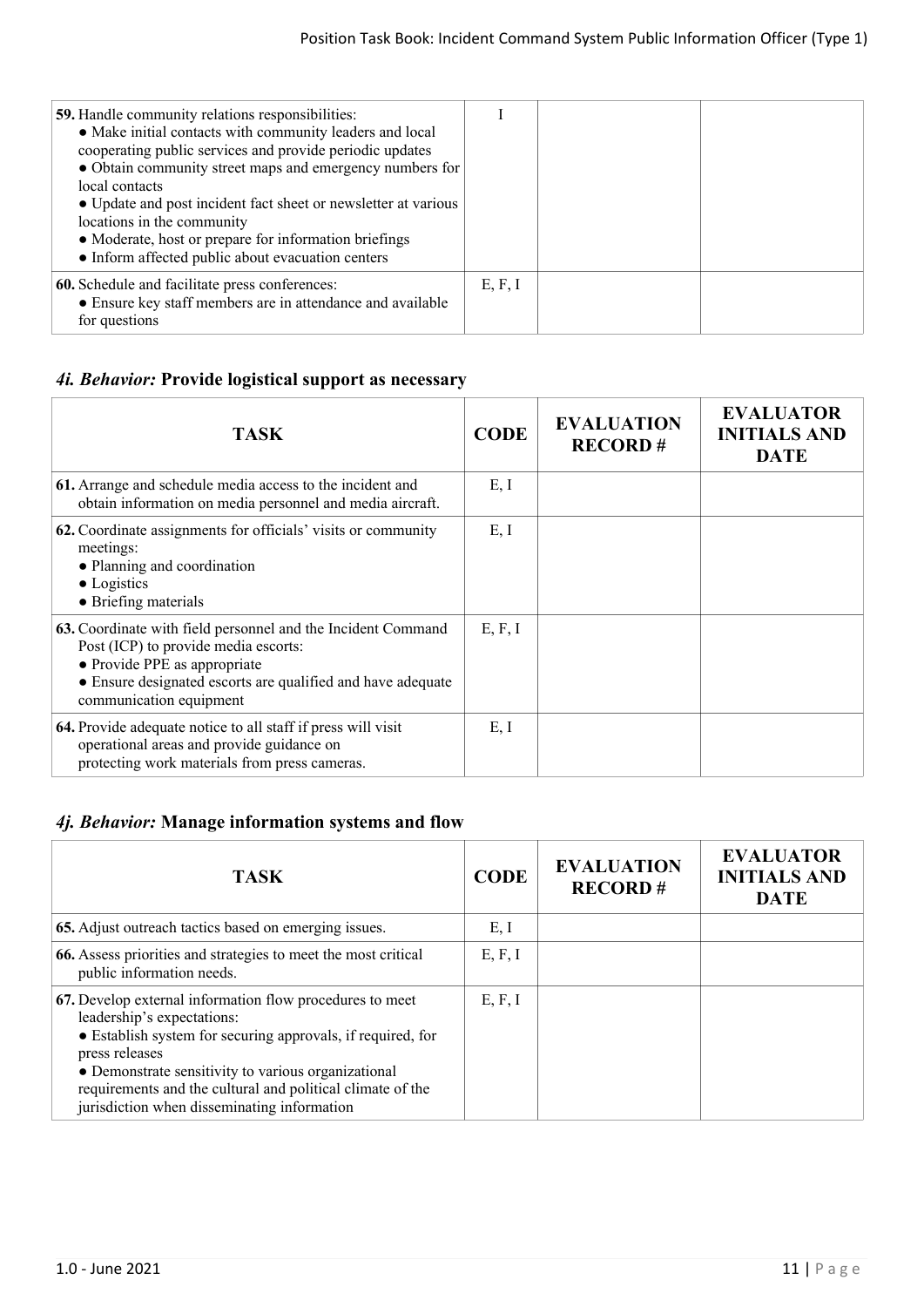| 68. Develop, implement and monitor approved social media and<br>other digital information tools:<br>• Ensure incident leadership approves all incident<br>information released via social media networks<br>• Develop methods for monitoring mentions of the incident<br>in online media, including blogs, social media and other<br>venues<br>• Assist incident leaders in ensuring all incident personnel<br>understand the chain of command for social media related to<br>the incident | E, F, I |  |
|--------------------------------------------------------------------------------------------------------------------------------------------------------------------------------------------------------------------------------------------------------------------------------------------------------------------------------------------------------------------------------------------------------------------------------------------------------------------------------------------|---------|--|
| 69. Establish a system and schedule for obtaining incident<br>information:<br>• Incident status summary<br>• Situation report<br>• Communication with agency/organization dispatch<br>• Social media monitoring<br>• Meetings and briefings<br>• Incident Action Plan (IAP)                                                                                                                                                                                                                | E, F, I |  |
| 70. Establish and supervise the Joint Information Center (JIC)<br>and JIS:<br>• Supervise JIC Manager and assistant PIOs in gathering and<br>disseminating routine incident information                                                                                                                                                                                                                                                                                                    | E, F, I |  |
| 71. Establish procedures for distributing information to incident<br>personnel and cooperating and participating agencies (local,<br>regional, national).                                                                                                                                                                                                                                                                                                                                  | E, F, I |  |
| 72. Evaluate and monitor media coverage of incident:<br>• Internet, including blogs                                                                                                                                                                                                                                                                                                                                                                                                        | I       |  |
| 73. Identify assisting and cooperating agencies and contacts.                                                                                                                                                                                                                                                                                                                                                                                                                              | E, F, I |  |

# *4k. Behavior:* **Produce and disseminate messaging**

| <b>TASK</b>                                                                                                                                                                                                                                                                                                                                                                                                                                                              | <b>CODE</b> | <b>EVALUATION</b><br><b>RECORD#</b> | <b>EVALUATOR</b><br><b>INITIALS AND</b><br><b>DATE</b> |
|--------------------------------------------------------------------------------------------------------------------------------------------------------------------------------------------------------------------------------------------------------------------------------------------------------------------------------------------------------------------------------------------------------------------------------------------------------------------------|-------------|-------------------------------------|--------------------------------------------------------|
| 74. Assign and monitor preparation and updating of information<br>products:<br>$\bullet$ Fact sheets<br>$\bullet$ Visuals<br>• News releases<br>• Social media postings                                                                                                                                                                                                                                                                                                  | E, F, I     |                                     |                                                        |
| 75. Incorporate approved special messages and information into<br>routine incident information:<br>$\bullet$ Safety<br>• Prevention<br>$\bullet$ Resource benefits<br>• Environmental protection measures<br>• Interagency cooperation<br>• Rehabilitation and resource recovery programs<br>• Recognition of local community and volunteer support<br>• Efficiency of operations and cost containment<br>• Photographs and video of the incident and related activities | E, F, I     |                                     |                                                        |
| <b>76.</b> Prepare briefing materials for incident leaders.                                                                                                                                                                                                                                                                                                                                                                                                              | E, F, I     |                                     |                                                        |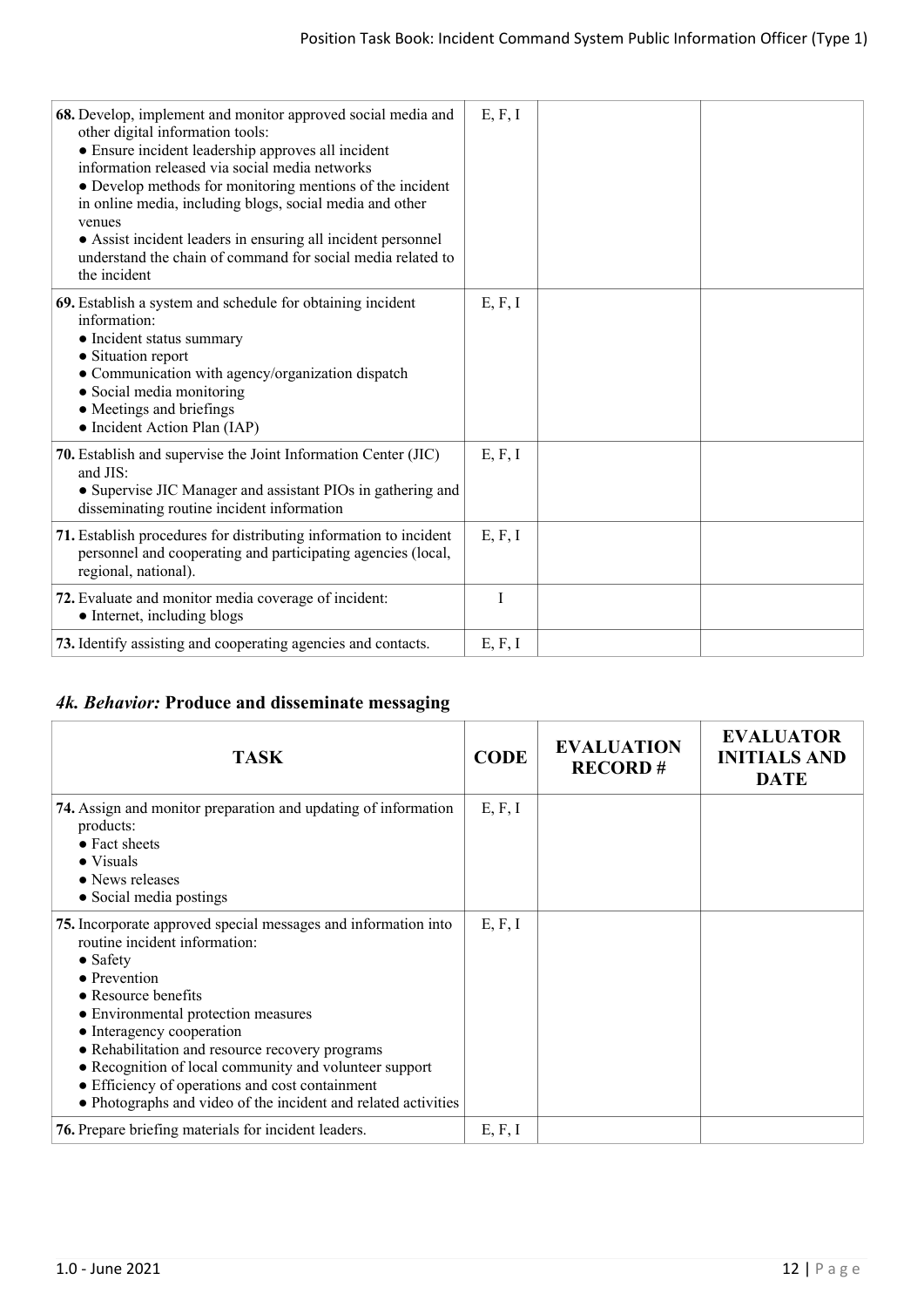| 77. Prepare, approve and distribute fact sheets and news releases<br>to address basic incident facts—who, what, when, where and<br>why:<br>• Update fact sheets and news releases regularly<br>• Use internet technology where available<br>• Support social media postings | E, F, I |  |
|-----------------------------------------------------------------------------------------------------------------------------------------------------------------------------------------------------------------------------------------------------------------------------|---------|--|
| 78. Provide current and timely information to external<br>audiences:<br>• Media releases<br>$\bullet$ Press kits<br>• Talking points<br>• Incident status summaries                                                                                                         | E, F, I |  |
| <b>79.</b> Provide safety information to the public and the media, as<br>appropriate.                                                                                                                                                                                       | E, F, I |  |